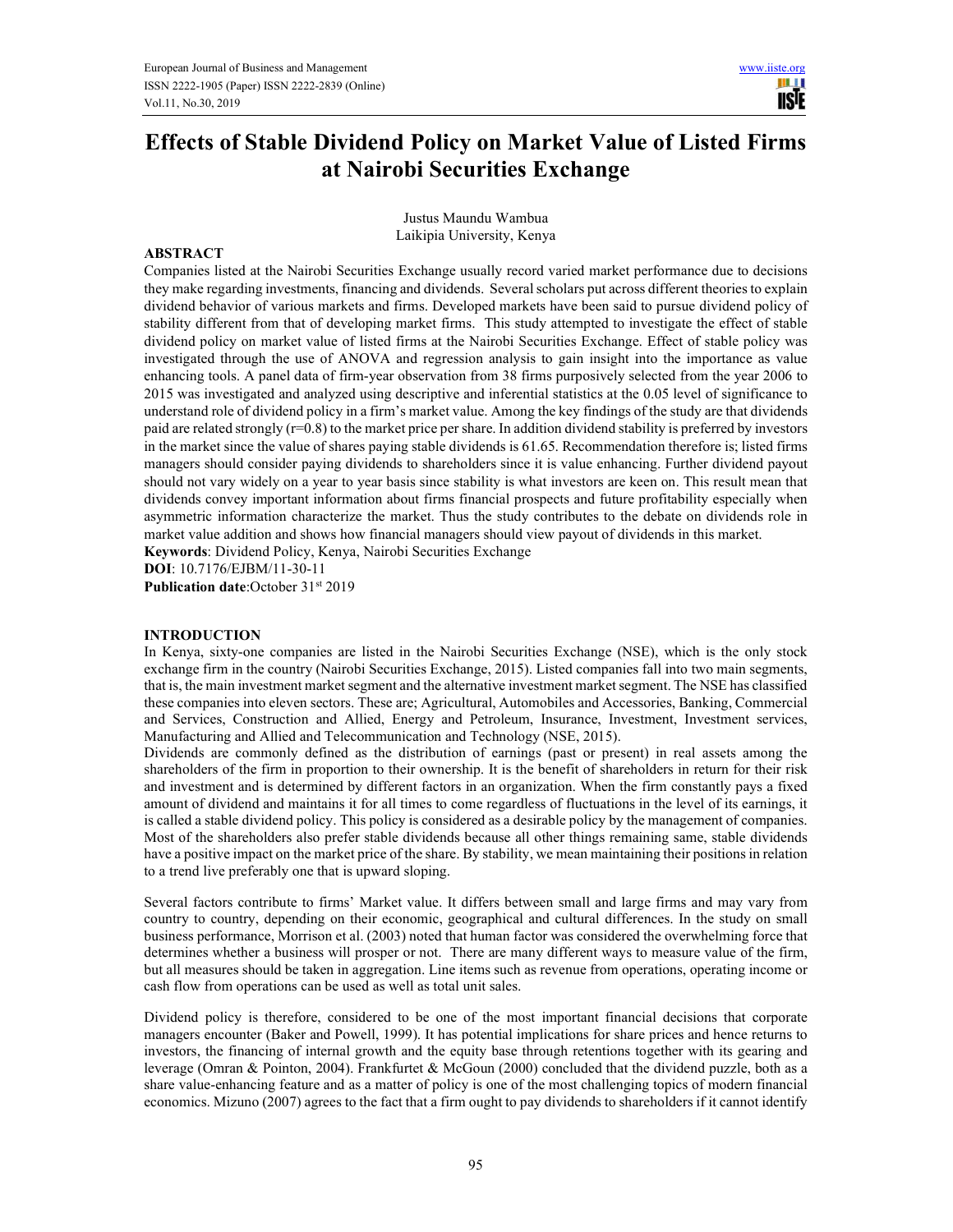suitable investments which would bring higher returns than those expected by the shareholders. This research therefore tries to establish whether a relationship exists between stable dividend policy and firms market.

#### **Statement of the Problem**

Companies listed at the Nairobi securities exchange usually record different market values because of various decisions made on either investment, financing or dividends. Dividend decisions are known to impact share price positively or negatively depending on investor preference when it comes to dividend policy. Dividend policies have been studied by various scholars with results that are inconclusive in both developed and developing capital markets. Lintner 1956, fama & Babiak 1968, Brav et al, Aivazian et al. 2003 and Bulla 2017 have studied how dividend policy impacts firm value. Different approaches were used with different variables investigated. Since results have continued to be mixed, this study attempts to contribute to this debate with a different analytical approach. It is designed as a difference test that seeks to examine how stable dividend policy seen to be exhibited by the public firms impact share value of listed firms at the Nairobi Securities Exchange. Dividends policy measured by the current dividends paid per share is the main predictor of market price of the stocks at the exchange. The policy is examined to find out how each contribute to the value of stock from the firm-year observations collected from annual financial reports provided by the stock market. Panel data is investigated using a random effects approach. Size of the firms was also used to determine effect on the relationship between dividend policy and firm value with the hypotheses tested at the 95% confidence level.

#### **Objective**

The main objective of this study is to investigate the effect of stable dividend policy on market value of listed firms at the Nairobi Securities Exchange in Kenya.

#### **Hypothesis**

There is no statistically significant effect of stable dividends policy on firms' market value.

#### **Significance of the Study**

This study tried to unfold the effect of stable dividend policy on market value of listed firms at the Nairobi Securities Exchange. Given the diversity in corporate objectives and environments, it is conceivable to have divergent dividend policies that are specific to firms, Industries, markets or regions. Through the study, conclusion was reached to suggest how stable dividend policy relates to value creation in the capital market. Further, for the dividend policy makers of listed companies, the study may prove to be useful for re-sketching their dividend policy to enhance share value for investors. Through the study, investors shall have better understanding of dividend payout behavior of firms at NSE and would hence improve their investment decisions based on payout pattern. It may also give insight into what extend is importance it is for the listed firms to adopt stable dividend policy.

# **Scope**

The study is carried out on 38 firms listed at the Nairobi securities exchange for a period of ten years, from 2006 to 2015 and focused on panel data (firm-year observations) for the period. Stable dividend policy is examined to establish how and to what extend it affects the market value. Firm size was also introduced to see its potential impact on the dividend decisions in the market.

# **Limitations**

This study was mainly concentrated on the dividend policy decisions and its effects on firm's market value in prospect of Kenya's listed firms at NSE. The data was obtained entirely from the capital market and organized based on the design of study and previous studies to find the answer to the question of how stable dividend policy influences firm value at NSE.

# **THEORETICAL LITERATURE REVIEW**

Linter (1956) conducted a study, which focused in the behavioral aspect of dividend policy. He investigated dividend pattern of 28 different companies of America and found that, firm generally predetermines the desired payout and tries to achieve it and rarely considers other factors including the firms future performance. Major finding of this study are as follows: First, the firms generally prefer desired proportion of earning to be paid as dividend. Second, investment opportunities and firm's performance are not considered for modifying the pattern of dividend behavior and finally the firm generally have target payout ratios in view while determining change in dividend per share.

Walter (1957) proposed a model for share valuation which supports the view that the dividend policy of the firm has impact on share valuation which in turn may affect the firm's market value. His works shows clearly the importance of the relationship between the firm's internal rate of return on investments (r) and its cost of capital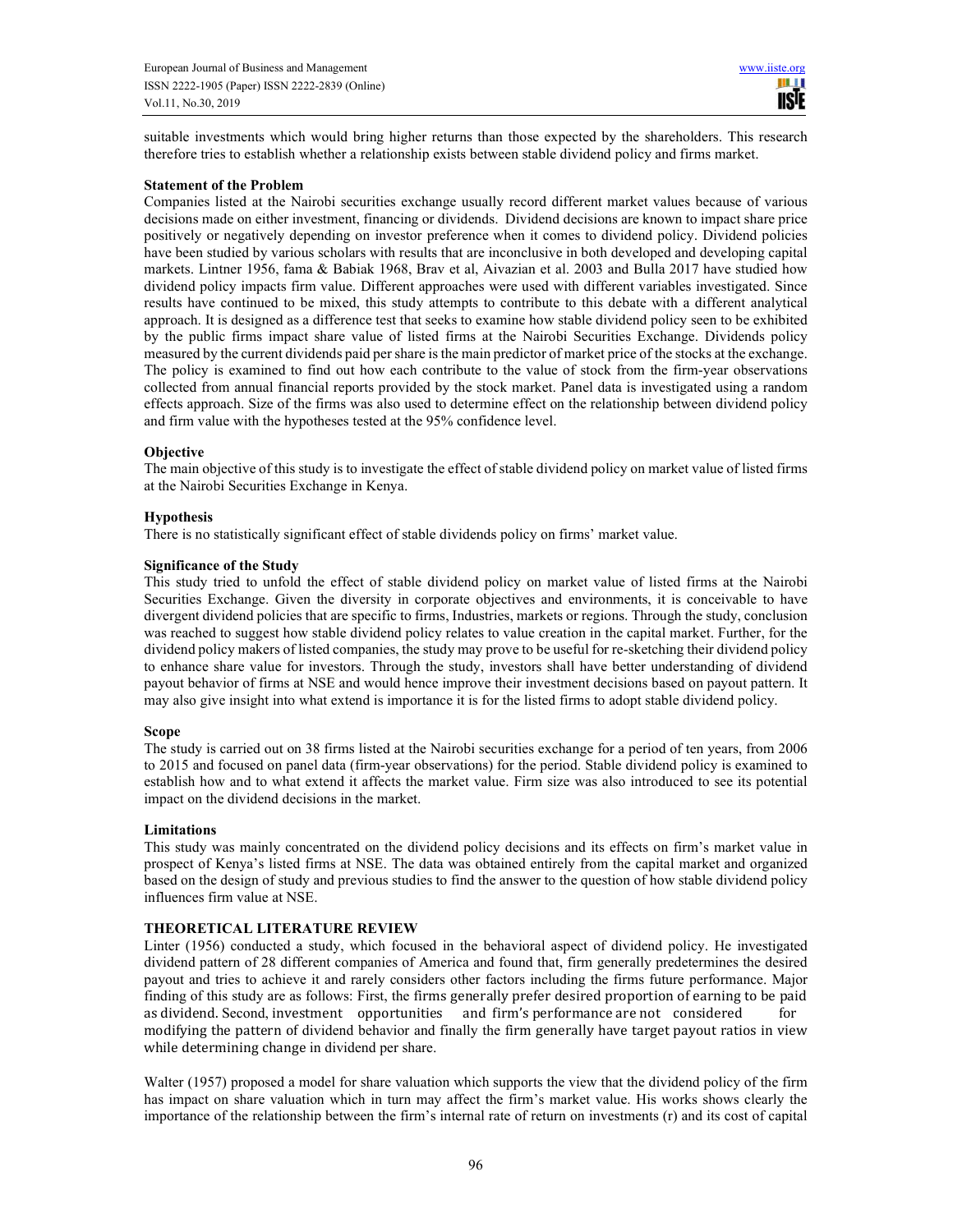(k) in determining the dividend policy that will maximize the wealth of shareholders. In Walter's model the optimum dividend policy depends on the relationship between the firm's internal rate of return on investment (ROI) and its cost of capital (Ke). Thus, in Walter's Model the dividend policy of the firm depends on the availability of investment opportunities and the relationship between the firm's internal rate of return (ROI) and its cost of equity (Ke).

Modigliani and Miller's (1961) model (M-M) avers that dividend policy of the firm is irrelevant. It doesn't affect the wealth of the shareholder. They argue that the value of the firm depends on the firms earning, which result from its investment policy. The literature suggests that dividend payments should have no impact on shareholders' value in the absence of taxes and market imperfections. Hence, companies should invest excess funds in the positive net present value projects instead of paying out them to the shareholders. A firm, which pays dividends, will have to raise funds externally to finance its investment plans.

Gordon (1962) develops own very popular model explicitly relating the market value of the firm to dividend policy. Gordon made a study on the dividend policy and market price of the stock and concluded that the dividend policy of a firm influences the market value of stock. He explained the investor's preferred present dividend rather than future capital gains. He further explained that the dividend policy has direct relation with the value of stock even if the internal rate of return is equal to the required rate of return.

Stephen Ross in 1977 developed information signaling theory. He argued that if stock markets are efficient then the management can use the dividend policy to signal some important information to investors. Therefore, if a company pays high dividends, it shows that the company is profitable and will be able to maintain high dividends in the future. Management may have access to inside information, causing an "information asymmetry" between management and stockholders. Signaling refers to the use of dividends and dividend changes to convey information to investors. Similar to the clientele effect, it is not the absolute but rather the relative level of dividends that is important. Under this argument, management will avoid increasing dividends unless it is highly likely that the higher level of dividends can be maintained.

The clientele effect indicates that investors will tend to hold stocks whose dividend policy fits their needs. That is, investors preferring more certain dividends over uncertain future earnings, or having a preference for current income over capital gains, will tend to hold stocks with relatively high dividend payout, and vice versa (i.e., a stock will have a clientele attracted by its dividend policy). Under these conditions, it is not the dividend policy itself that is relevant, but the stability of the policy. The theory was developed by Richard Petit in 1977.

# **Empirical Literature Review**

The area of dividend policy has attracted attention of management scholars and economists culminating into theoretical modelling and empirical examination. Thus, dividend policy is one of the most complex aspects in finance. As Black (1976) in his study on dividend wrote, *"*The harder we look at the dividend picture the more it seems like a puzzle, with pieces that just don't fit together*"*. Why shareholders like dividends and why they reward managers who pay regular increasing dividends is still unanswered. According to Brealey and Myers (2002) dividend policy has been kept as the top ten puzzles in finance. The most pertinent question to be answered here is that how much cash should firms give back to their shareholders? Should corporations pay their shareholders through dividends or by repurchasing their shares, which is the least costly form of payout from tax perspective? Firms must take these important decisions period after period (some must be repeated and some need to be revaluated each period on regular basis.)

Ndirangu (2014) studied effect of dividend policy on future financial performance of listed firms at NSE. This study adopted a co-relational research design, a sample size was 43, and their annual financial reports for the years 2009-2013. It was established that the current operating accruals, non-current operating accruals and retained cash flows represent significant sources of variation in dividend payments. Kiuru (2014) investigated the relation between dividend payout and performance of listed firms at NSE. The study used audited financial statements to determine the relationship between dividends and performance of firms and revealed exists of a relation between dividends and performance of firms. In addition, the study established a positive relation between net profit after tax and total assets, revenues and dividends but not to what extend.

Njoroge (2001) examined the correlation between dividend framework and firm profitability for listed firms at NSE and found out that there existed a significant and positive relationship between dividend payout and firms earnings. Wairimu (2002) examined the relationship between dividend and investment decisions among the listed firms at NSE Kenya. She inferred that in Kenya, investment decisions are influenced by competitive investment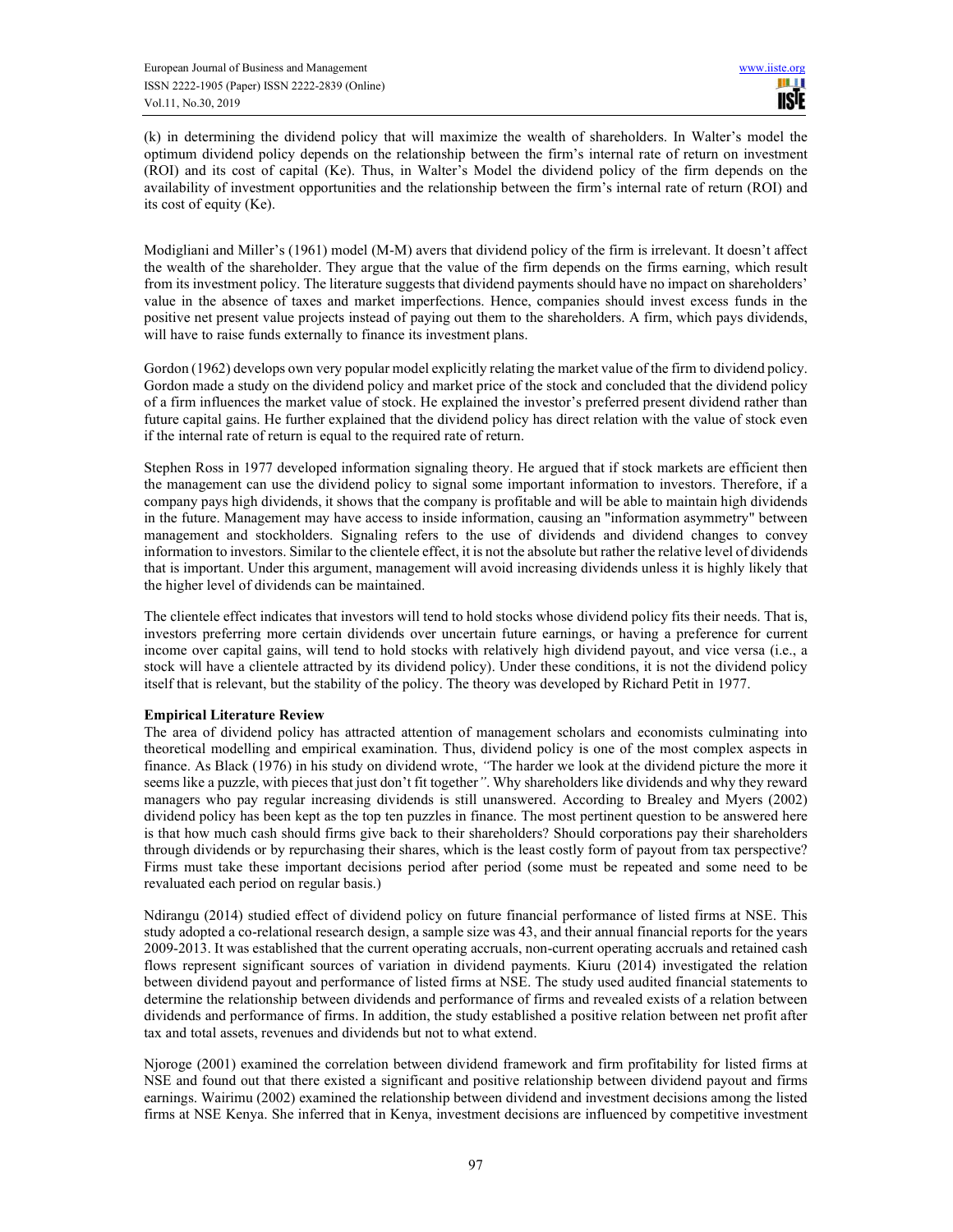choices in light of the fact that the two, investment and dividend decisions consider the assets, accessibility of the assets, cost and obligation of the firm.

Karanja (1987) studied dividend practices of publicly quoted companies in Kenya by collecting data through a questionnaire and obtained information about the kind of dividend policies managers of the quoted companies pursued. He found out three factors to be the most important determinants of dividend policy i.e. cash, liquidity and the amount of earnings. He found that dividend is also influenced by the attitude of the board of directors though he concluded that many companies followed a stable dividend policy. Abdul (1993) conducted a study to identify the parameters, which are important in the determination of dividends by publicly quoted Companies in Kenya and concluded that liquidity is the most important factor in determining dividend policies.

Ikame and Muigai (2011) examined whether companies quoted on the Nairobi Stock Exchange follow Lintner's model in their dividend policies and planning as is the case in the developed world. In which data from the 48 Nairobi Stock Exchange (NSE) quoted companies for the period 1998 to 2004 was used giving a 336 firmyear data. The data was analyzed to ascertain applicability of the model. The research indicated that on average, NSE companies paid 59.4 percent of their net earnings as dividends and had a dividend yield of 6.1 percent. Also, it emerged that the NSE companies while declaring dividends to be paid in any particular period did not apply the Lintner's dividend model.

Tirongo (2004) led an investigation on dividends arrangement practices for the listed firms at NSE and inferred that there is a positive association between dividend payout and firm performance as well as the value of the firm. He also argued that there was a general regular trend of dividend payment pattern attributed to numbers of factors, such as, dwindling company profits and economic performance that were associated with Financial liberalization.

Kioko (2006) analysed the relationship between dividend changes and future financial performance of companies quoted at the NSE and established that at least in the year of dividend change, there existed a relationship between dividend changes & future financial performance. The study further found out that the expected relationship between earning period and financial performance earning per share improves firm value. However, for the first and second after dividend change, an insignificant relationship was observed.

# **Conceptual Framework**



**Figure 1**. *Conceptual Framework*

Stable Dividend policy asserts that dividend payment is kept at minimum. Companies using this policy delay paying dividend and do not react to short term changes in earnings. Dividend per share is kept stable and only altered if long term profitability forecast of the firm has been adjusted (Kyle & Frank, 2013). A low dividend adjustment rate relative to target payout ratio characterizes dividend smoothing. This phenomenon has been witnessed in mature stock markets of USA and Europe. Dividend changes as a result lag behind changes in earnings evident in an economic upturn when retained earnings increase faster than dividends. The converse is true during downturns.

# **METHODOLOGY**

# **Research Design**

The study was descriptive design since it used existing data to investigate the effects of stable dividend policy on firms' future market value of the listed firms at the NSE. The data used in this study was obtained from company prospectus and the annual financial statements of companies listed in the Nairobi Securities Exchange for a ten year period that is, from 2006 to 2015. Market price per share will measure firm's value.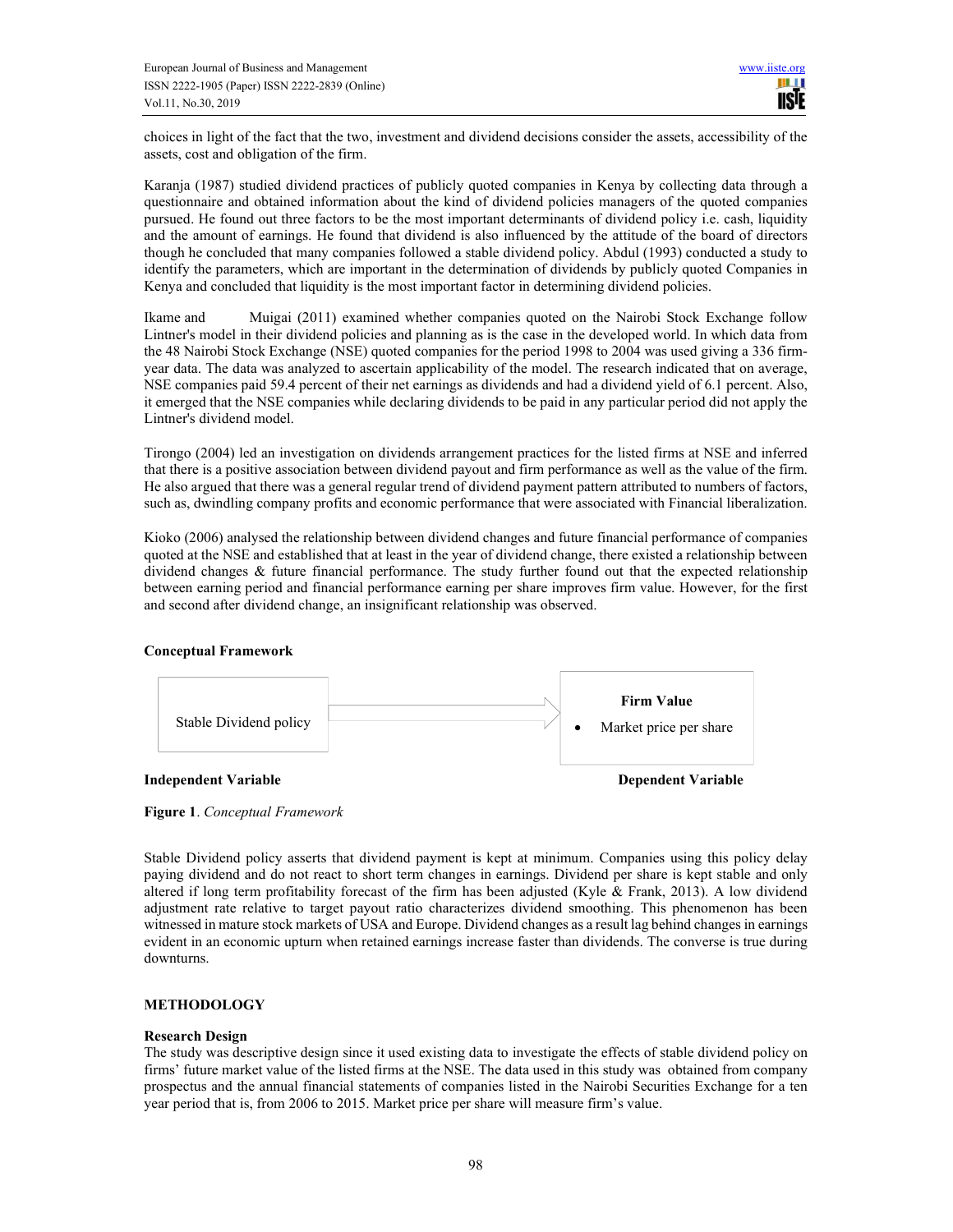#### **Target Population**

The population of the study consisted of 61 firms listed in the Nairobi Securities Exchange.

#### **Sampling and Sample Size**

The sample size comprised of 38 firms listed at NSE. The sample was selected using a purposive technique to ensure only firms with relevant data were involved i.e. Firms which have paid dividends more than once within the period hence a total of 322 firm-year observations were analyzed.

#### **Table 1.** *Sample Distribution*

| Category                            | <b>Number of Firms</b> | <b>Sample Size</b> |
|-------------------------------------|------------------------|--------------------|
| Agricultural                        | 7                      | 4                  |
| Automobiles and Accessories         | 4                      |                    |
| Banking                             | 11                     |                    |
| Commercial and Services             | 9                      | b                  |
| Construction and Allied             |                        |                    |
| Energy and Petroleum                |                        | ┑                  |
| Insurance                           | 6                      | 4                  |
| Investment                          | 3                      | 2                  |
| Investment services                 |                        |                    |
| Manufacturing and Allied            | 9                      | 6                  |
| Telecommunication<br>and Technology |                        |                    |
| <b>Total</b>                        | 61                     | 38                 |

#### **Data Collection Procedure**

This study was based on secondary data, which was collected through documentary analysis of income statements and company prospectus of the sampled listed companies at NSE for a period of ten years from 2006 to 2015. The annual financial information was obtained from data vendors at the NSE.

#### **Data Analysis and Presentation**

The study applied descriptive statistics i.e. mean and trend analysis to analyze data collected and analysis of variance (ANOVA) to test the hypotheses. Dividend policy derived from the firm year observations are determined and related to market value of the respective shares for the period of ten years (from 2006 to 2015). Stable dividend policy is the independent variable while the market value of shares is the dependent variable. Regression analysis was used to establish extend of the relationship and ability to predict stock value given dividend policy. All the tests are done at the 0.05 level of significance.

#### **RESULTS AND DISCUSSIONS**

# **Descriptive Statistics**

| Table 2. Market value Statistics for Dividend policy |    |                |                                                  |            |  |    |
|------------------------------------------------------|----|----------------|--------------------------------------------------|------------|--|----|
|                                                      | N. |                | Mean Median Std. Deviation Range Minimum Maximum |            |  |    |
|                                                      |    | 119 61.65 62.5 | 13.77                                            | 86.25 3.75 |  | 90 |

From Table 2 stable dividend policy registered market value of Kshs. 61.65 per share and a standard deviation of 13.77 which clearly signifies that it has positive impact on market value of firms listed on NSE. This is consistent with a market whose investors are attracted more by stability of payout than unstable dividends. Out of the 38 companies involved in the study, 17 of them exhibited stable payout and they are classified into four industries namely Automobile, Commercial, Construction and Manufacturing. For these firms, stabilizing dividend payout signals the market that financial prospects for the companies is good and that they promise to sustain payment of the dividends into the future. It is apparent that firms paying stable dividends also paid relatively higher dividends than those that fluctuated their payout.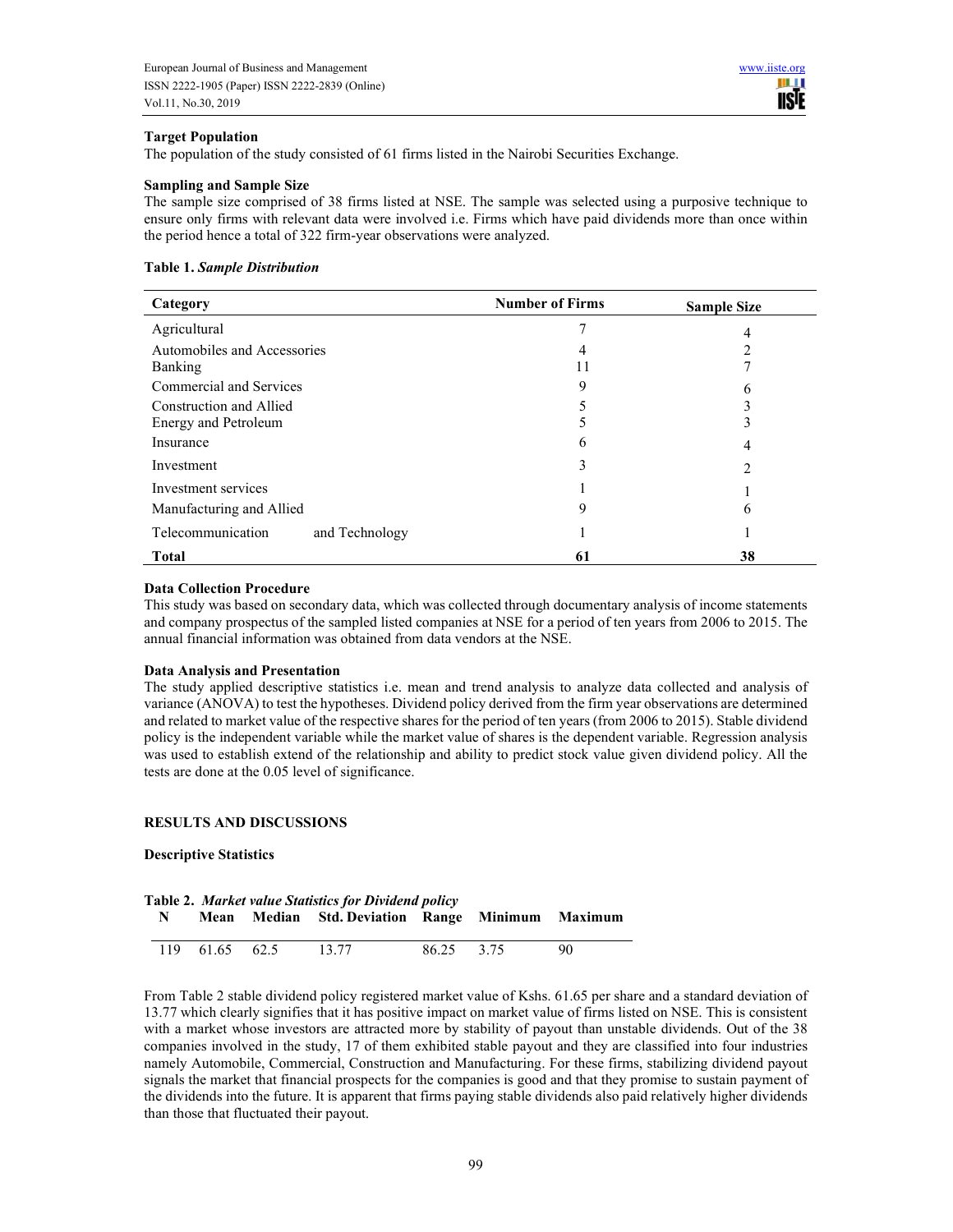# **Stability of Dividend**

Market segments were studied for their stable dividend payout or otherwise. Figure 2 shows that banking, construction and manufacturing sectors lead in paying stable dividends with each recording 40 observations for stable dividends or low standard deviation for dividend payout. Stable dividend signals brighter prospects for firm because. Stable dividend payer changes in payout pattern is unlikely. Markets have been said to prefer stable dividends to unstable one especially for investors who rely on dividend income to smooth consumption.



**Figure 2.** *Stable dividend payer observations* 

# **Dividend policy of Sampled Firms.**

Out of the 38 companies sampled for their dividend policy, 33 were classified as having a definite policy of paying dividends. A count of the companies said to have had a stable dividend for the period yields 17 companies while 16 paid irregular dividends. A median value for standard deviation of DPS guided the classification. The remaining five companies did not provide sufficient data for classification. High dividend payout between the years 2006 and 2015 was indicated by firm-year observations in the year 2006 and lowest in the year 2012 before declining again to 12 observations in the year 2015 (Figure 3). As more of the low dividend payment data is observed from year 2006 less of the higher dividend payout is noticed for all the firms in the study.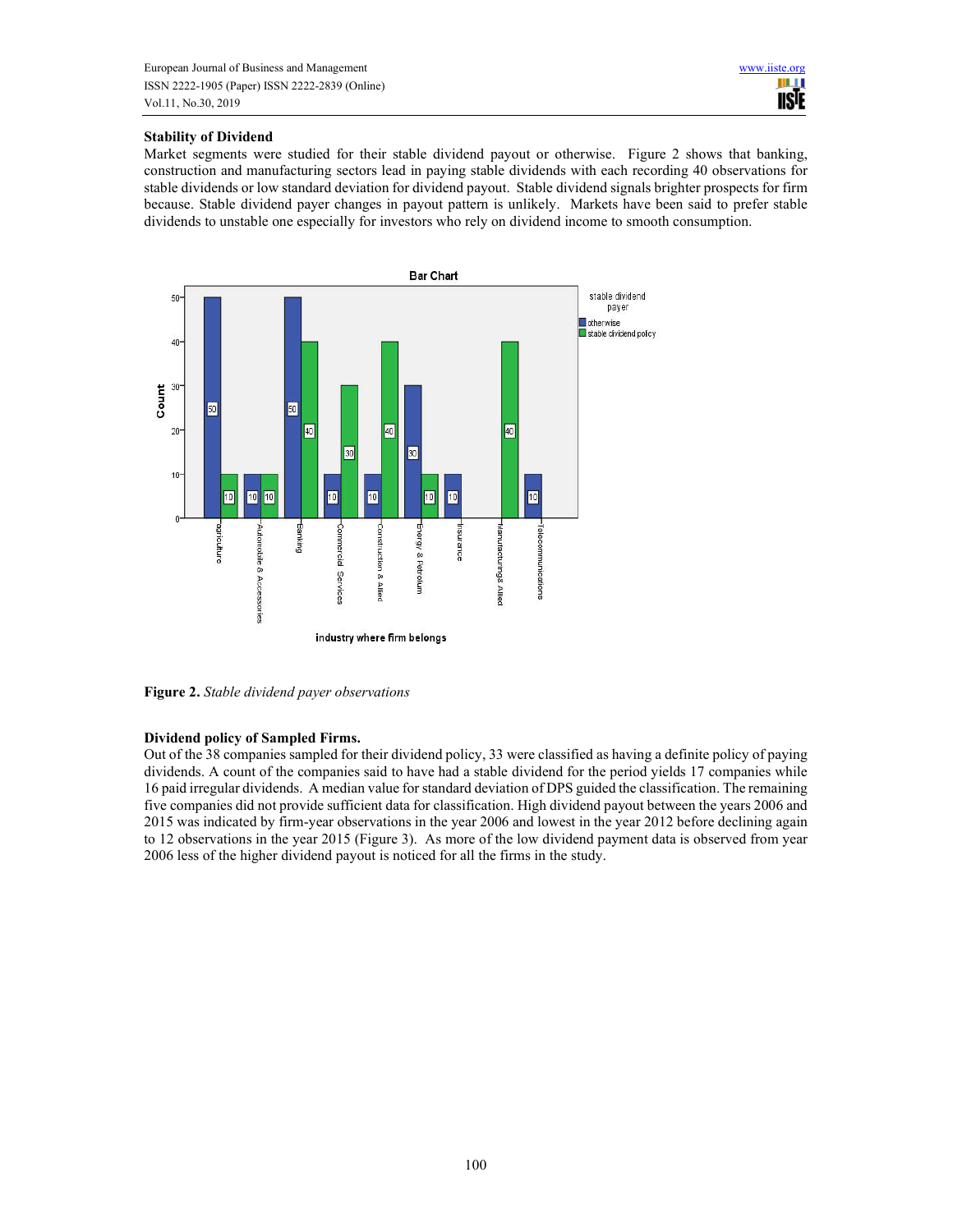

**Figure 3.** *Panel observations for Dividend Payout* 

The result means that economic conditions deteriorated after the year 2006 to 2012 before improving after 2012 for many listed dividend paying turns. The year 2015 recorded the least number of observed low payouts for the companies sampled in this study. However high dividend paying observations also fluctuated during the period signifying unstable economic environment for the period.

# **Dividend payout by industry classification**

Figure 4 Indicates banking sector firms posting higher dividend record followed by Agriculture with 81 and 41 observations respectively. The sector with lowest observed firm year data of dividends paid is automobile sector with only 7 observations. On the other hand nonpayment of dividends was led by commercial and services sector with 14 observations while manufacturing reported least number for non-payout of dividends.



**Figure 4***. Dividend payout by Sector*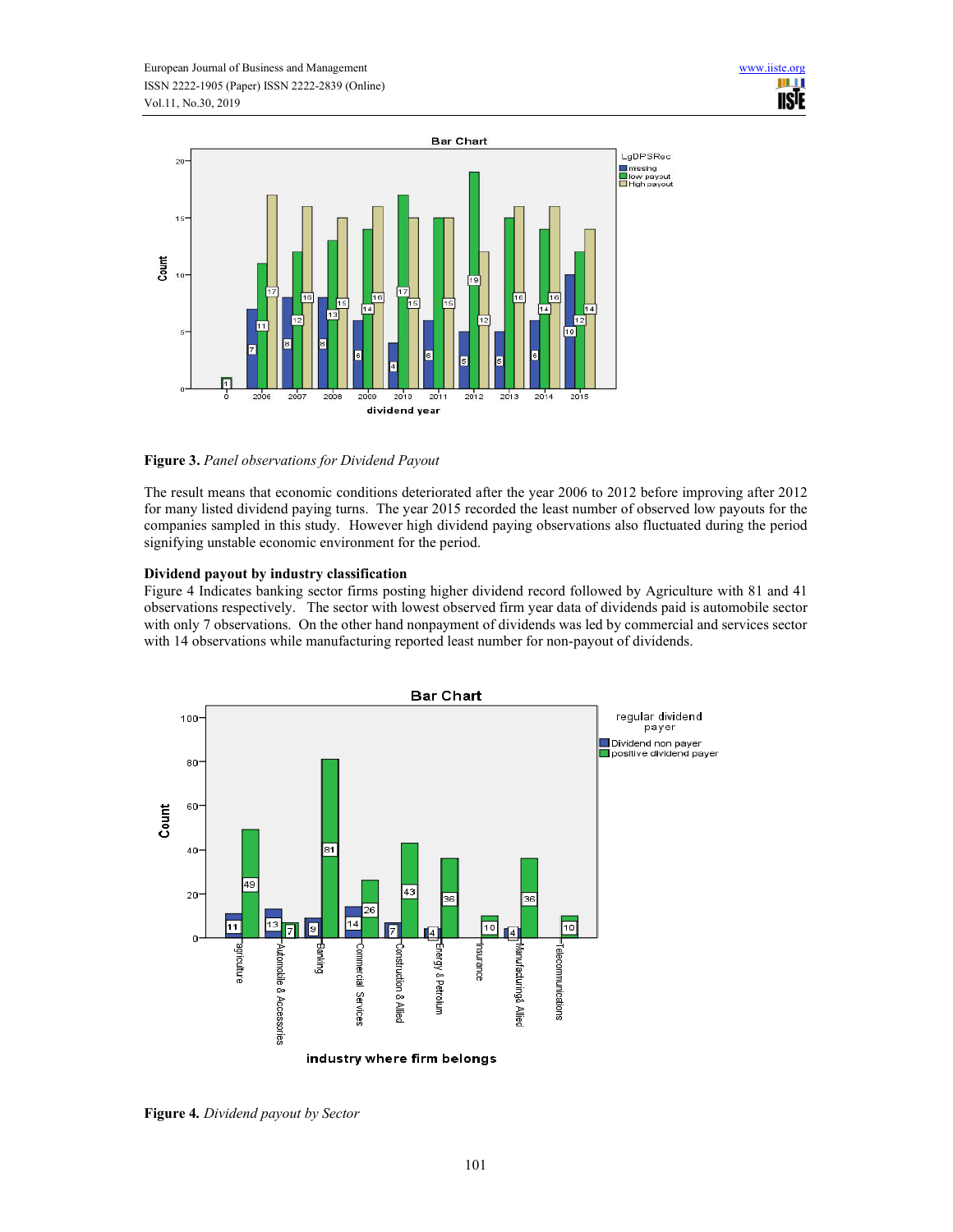Therefore banking sector is more attractive by their divided paying history while commercial sector and automobile was worst at non payout with 14 and 13 observations respectively.

#### **Inferential Statistics**

# **Analysis of Variance(ANOVA): Dividend Policy and Firm Value**

A One-way between subjects ANOVA was conducted to compare the effect of stable dividend policy on firm's value.

| <b>Table 3. AINOVA Tuble for the model</b> |                       |     | Mean   |       |      |
|--------------------------------------------|-----------------------|-----|--------|-------|------|
|                                            | <b>Sum of Squares</b> | Df  | Square | F     | Sig. |
| <b>Between Groups</b>                      | 1.857                 | 2   | .928   | 3.330 | .037 |
| <b>Within Groups</b>                       | 94.776                | 340 | .279   |       |      |
| <b>Total</b>                               | 96.633                | 342 |        |       |      |

# **Table 3.** *ANOVA Table for the Model*

Table 3 shows that there was a statistically significant effect of stable dividend policy on firms value at the  $p<0.05$ level for the policy  $[F(2, 340) = 3.33, p = 0.037$ . These results suggests that stable dividend policy has an effect on firms value with a significance value of 0.037 hence stable dividend policy pursued by the listed companies' impact market value significantly.

|                                     | Value            | df             | <b>Asymptotic Significance (2-</b><br>sided) |
|-------------------------------------|------------------|----------------|----------------------------------------------|
| <b>Pearson Chi-Square</b>           | $12.666^{\rm a}$ | $\mathfrak{D}$ | .002                                         |
| <b>Likelihood Ratio</b>             | 12.553           | 2              | .002                                         |
| <b>Linear-by-Linear Association</b> | 8.484            |                | .004                                         |
| N of Valid Cases                    | 322              |                |                                              |

#### **Table 4.** *Chi- Square Test for Dividend Policy and market Value*

**a. 0 cells (0.0%) have expected count less than 5.** 

# **The minimum expected count is 32.34.**

Table 4 shows that stable dividend policy was statistically significantly related to market value as shown by the high chi square value of 12.66 df of 2 and p value of 0.002 as presented on. Firms in this market favour a more stable dividend policy probably because of its signaling role, agency and information asymmetry concerns.

#### **Regression Analysis**

Regression analysis was conducted to establish the relationship between stable dividend policy and firm's value.

 $MPS_{it} = f(X_i)$  ……(1)  $MPS_{it} = \beta_1 + \beta_2 X_{it}$ β1=Intercept coefficient  $\beta_2$  = Slope coefficient for dividend policy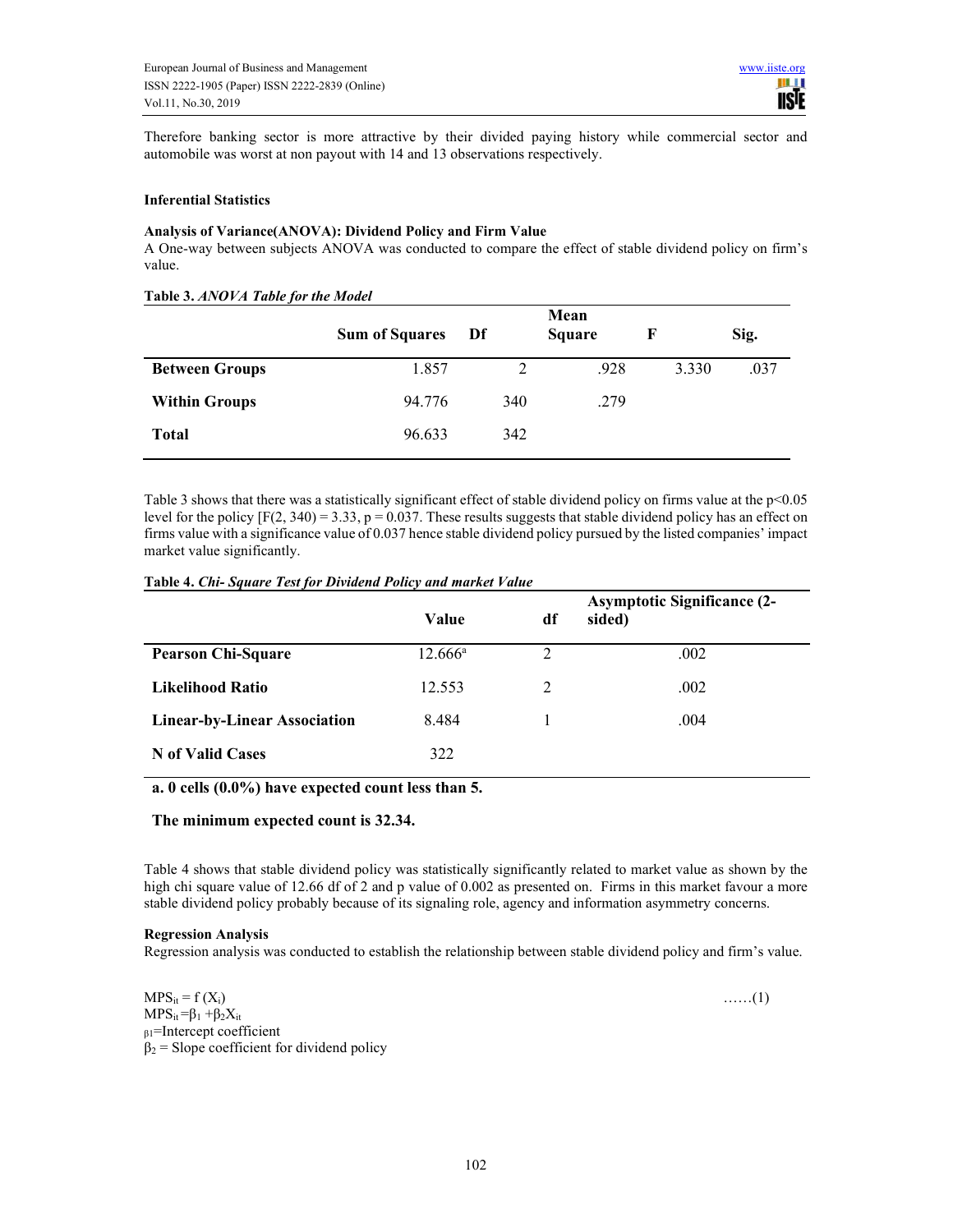#### **Table 5.** *Coefficient of Determination*

| Model | <br>R<br>Adjus Std.<br>R<br>ted R<br>Squa |      |            | Error                         | <b>Change Statistics</b> | Durbin-<br>Watson |    |     |                      |       |
|-------|-------------------------------------------|------|------------|-------------------------------|--------------------------|-------------------|----|-----|----------------------|-------|
|       |                                           | re   | Squar<br>e | of the<br><b>Estimat</b><br>e | R<br>Square<br>Change    | Change            | df | df2 | Sig. F<br>Chang<br>e |       |
|       | .807 <sup>a</sup>                         | .651 | .650       | .31238                        | .651                     | 546.266           |    | 293 | .002                 | 1.747 |

# **a. Predictors: (Constant), DPS by Size**

# **b. Dependent Variable: MPS**

A regression analysis conducted on panel data of MPSit and dividends paid per share by each firm for the period 2006 - 2015 shows that the simple regression model is valid since F value is 546.266, df<sub>1</sub>=1 df<sub>2</sub> = 293, Sig=0.002 as shown in Table 5. Stable dividend policy was statistically significant at p level of 0.002 hence the null hypotheses "There is no statistically significant effect of stable dividends policy on firms' market value" is rejected.

# **Table 6.** *Regression Statistics*  **Regress LGMPS LgDPS**

| <b>Source</b> | SS         | df        | ms         |         | Number of obs        | $=$ | 295       |
|---------------|------------|-----------|------------|---------|----------------------|-----|-----------|
| Model         | 51.1317025 |           | 51.1317025 |         | F(1, 293)            | $=$ | 556.58    |
| Residual      | 26.9171372 | 293       | .091867362 |         | Prob > F             | $=$ | 0.0000    |
| Total         | 78.0488397 | 294       | .265472244 |         | R-squared            | $=$ | 0.6551    |
|               |            |           |            |         | Adj R-squared        | $=$ | 0.6539    |
|               |            |           |            |         | Root MSE             |     | $= .3031$ |
|               |            |           |            |         |                      |     |           |
| <b>LGMPS</b>  | Coef.      | Std. err. |            | t<br>n> | [95% Conf. Interval] |     |           |
| LgDPS         | .748313    | .031719   | 23.59      | 0.000   | .6858872             |     | .8107389  |
| cons          | 1.580542   | .0194962  | 81.07      | 0.000   | 1.542172             |     | 1.618913  |

Statistics for goodness of fit Table 6 yields  $R^2=0.655$  which means that a 65.5% change in firm's market value is due to dividend policy of the listed firms. The remaining percentage (34.5%) is explained by other factors not included in the model. The estimated coefficients for intercept and slope representing dividend policy are as presented in equation 2.

|              | $MPS_{it} = 1.58 + 0.748 \, Divpol$ | (2) |
|--------------|-------------------------------------|-----|
| t —          | 23.6                                |     |
| $\mathbf{p}$ | (0.000)                             |     |

A shift towards stable dividend policy of the listed firms is likely to improve firm's value by shs 0.748. The change is statistically significant with a t value of 23.6 and an intercept of 1.58 ( $P=0.000$ ) meaning that firms value will be at shs 1.58 with no dividend policy adopted by the listed firms. A strong correlation coefficient was observed between dividends changes and market value of stock at the Nairobi Securities Exchange. It is puzzling however why different firms pursue different policy when market prefers stability. Other firms do not hesitate to omit payout so that dividend data is inconsistent in some periods. This scenario is confusing and should be investigated further.

# **CONCLUSION**

Stable dividend policy has a positive significant effect on market value of listed firms at NSE with a mean value of 61.65. The policy have a very strong positive association with the market price per share with a correlation coefficient r at 0.81 which means that corporate managers must view dividend payment more favorably because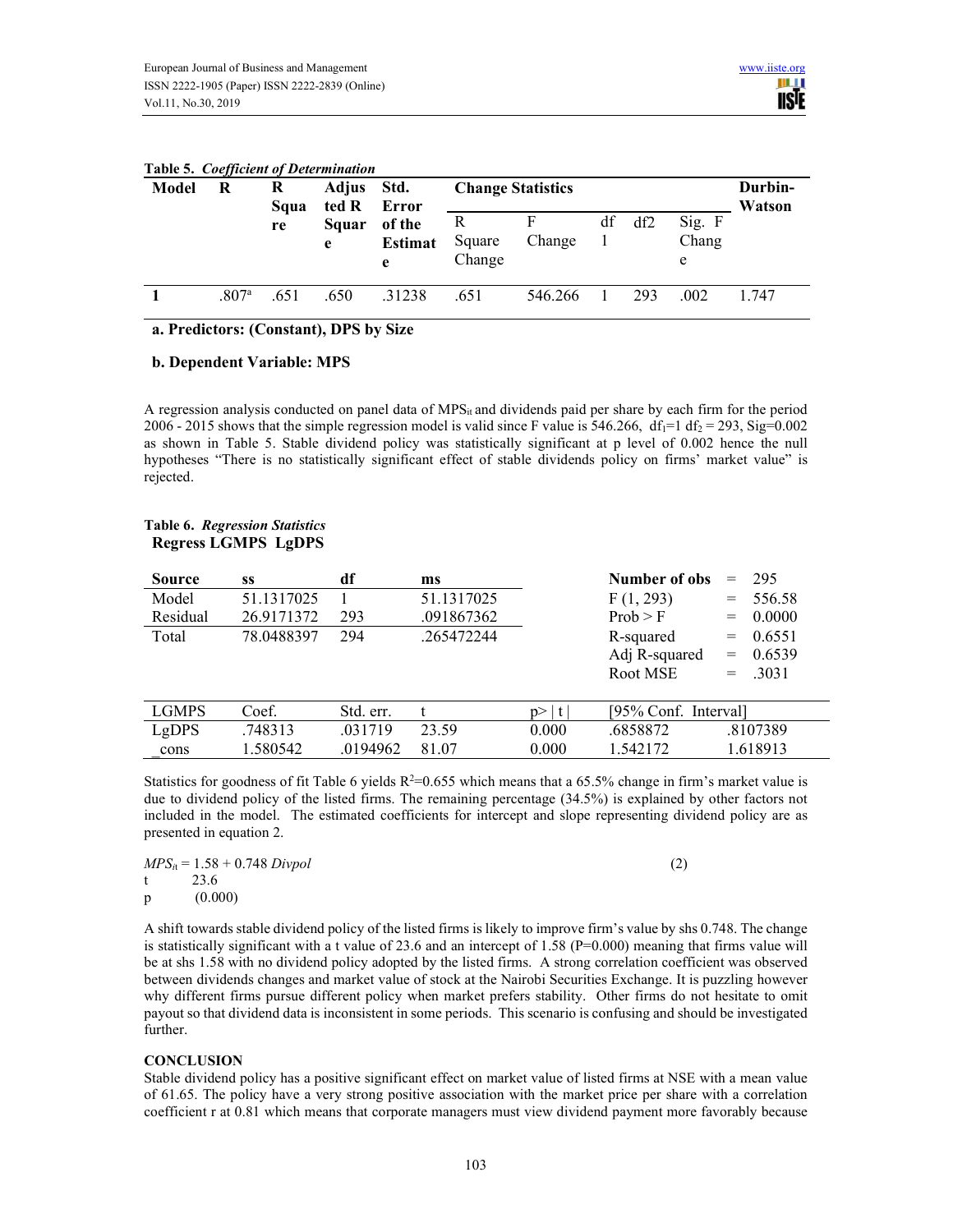as finance manager who are intermediaries between the firm and the capital market, dividend decision made must add value to the stock that is trading at the securities exchange. The right decision must then therefore be one that looks at how to initiate or continue paying dividends with a more stable pattern so that firm value is enhanced. Regression analysis outcome has shown that for firms practicing stable dividend policy, a shilling per share paid as dividend is likely to increase the market value per share by 2.328 shillings hence firms listed at the NSE would be adding value to their firms if they embrace dividend decisions that are directed at stabilizing payout pattern.

# **RECOMMENDATION**

- i. Nairobi Security Exchange as a capital market continues to experience growth and development. Investors in this market are attracted to firms that pay stable dividends and not just pay any pattern of dividends. Cooperate managers therefore should embrace stable dividends payout.
- ii. Firm size is irrelevant when it comes to corporate dividend decisions. Therefore this factor should not be considered when making dividend policy decisions in this capital market.
- iii. Dividends have a strong association with a stock price and finance manager should ensure dividends are consistently paid to investors so that asymmetric information problems are reduced.

# **REFERENCES**

Abdul, F. (1993). '*An Empirical Study to Identify Parameters Which are Important in the Determination of Dividends by Publicly Quoted Companies*.' Unpublished MBA Project, University of Nairobi

Baker, K., Powell, G. & Veit, T. (2002). Revisiting the Dividend Puzzle: Do All of the Pieces Now Fit? *Review of Financial Economics*, 11 (4), pp. 241-261.

Bitok, J. (2004). '*The Effect of Dividend Policy on the Value of the Firms Quoted at the Nairobi Stock Exchange*.' Unpublished MBA project, University of Nairobi.

Black, F. (1976). The dividend puzzle. *Journal of Portfolio Management*, 2, 5-8.

Bulla, D., Namusonge, G. S., Kanali, C. L. (2017). *Stability and role of dividend payout among public firms at Nairobi Securities Exchange*. 72-77

Fama, E. F. & French, K. R. (2001). Disappearing Dividends: Changing Firm Characteristics or Lower Propensity to Pay? *Journal of Financial Economics ,*60 (1), 3- 43

Frankfurter, G., & McGoun, E. (2000). Thought Contagion and Financial Economics: The Dividend Puzzle as a Case Study. *The Journal of Psychology and Financial Markets,* 1(2), 145 – 153.

Gordon M. (1962), The savings, investment and valuation of a corporation. *Review of Economics and Statistics*, 37-51.

Ikame, R. (2011). *Applicability of Linter's dividend policy to companies quoted on the Nairobi stock exchange*. Kenyatta university.

Karanja, J. (1987). *Dividend Practices of Publicly Quoted Companies in Kenya*. Unpublished MBA Project, University of Nairobi

Kyle, A.P. & Frank W.B. (2013). Dividend policy and stock price volatility in the US Equity capital market. *ASBBS Annual Conference 20*(1).219-231.

Kioko, M. (2006). *An Analysis of the Relationship between Dividend Changes & Future Profitability of Companies Quoted at the Nairobi Stock Exchange*. Unpublished MBA project, University of Nairobi.

Lintner, J. (1956). Distribution of Income of Corporations among Dividend, Retained earnings and taxes. *American Economic Review.* 

Modigliani, F. & Miller, M.H. (1961). Dividend Policy, Growth, and the Valuation of Shares. *The Journal of Business*, 34(4), 411-433.